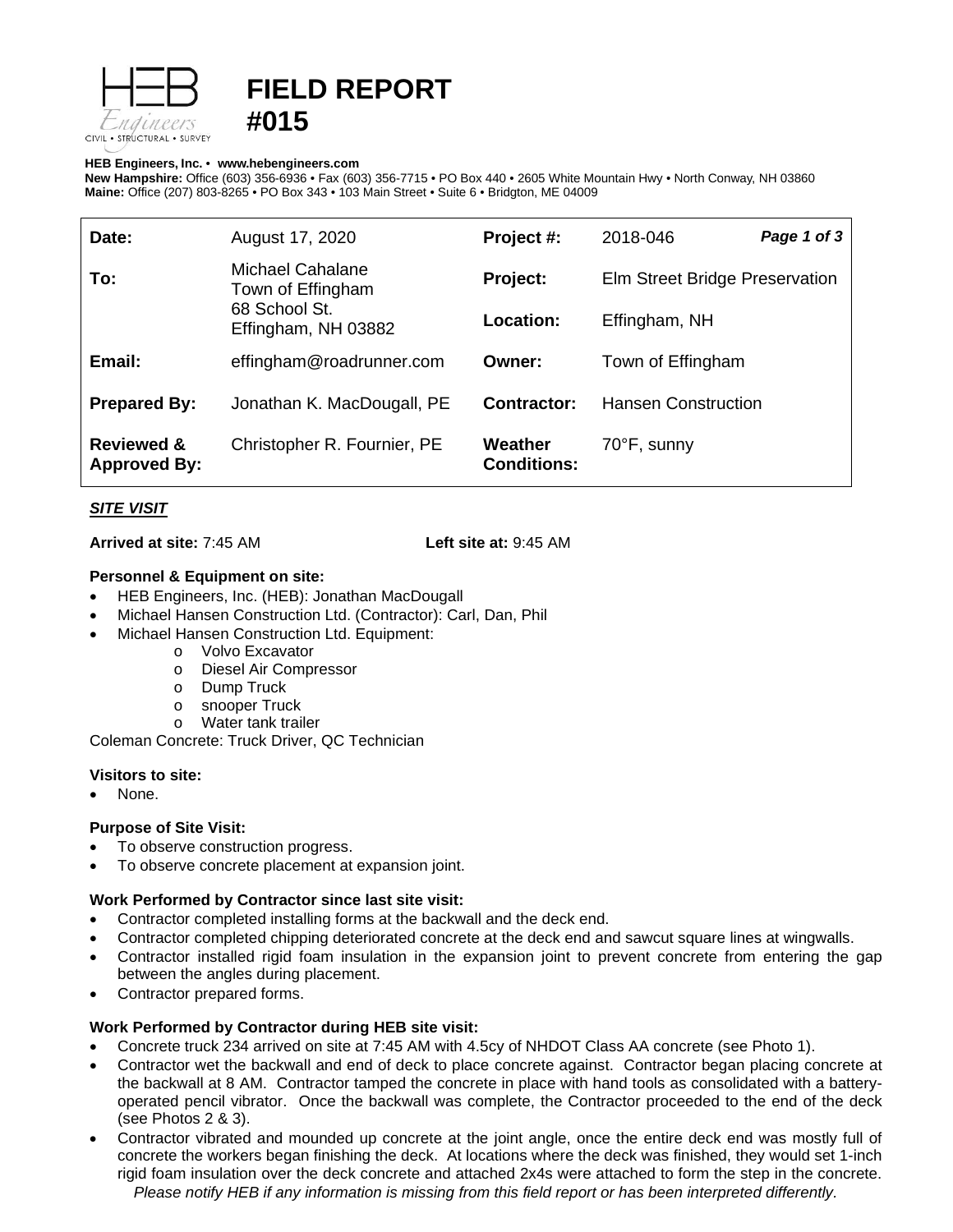The exposed portion of concrete was then finished. The concrete was placed  $\sim$  ¼-inch below the top of the chamfer to match the elevation of the top of the joint angle. By 8:30 AM, placement of the concrete was completed from the truck and finishing of the exposed surface was completed by 9:40 AM.

#### **Items discussed and observed:**

- Engineer asked if they had a string line to make sure the step at the deck end was straight. Contractor said they would match the angle of the joint.
- Contractor said they would place wet burlap, weeper hoses, and tarps over the new concrete for curing.

### **Work Scheduled:**

• Contractor to begin cleaning steel beams and remove deteriorated concrete at abutment stem.

### **Outstanding Construction Issues:**

• Install containment to prevent demolition debris from falling in the river (FR #008, July 27, 2020).

#### **Next Observation:**

• Wednesday, August 19, 2020.

#### **Photos:**

• Taken by JKM August 17, 2020.



Photo 1: Contractor preparing to place concrete.